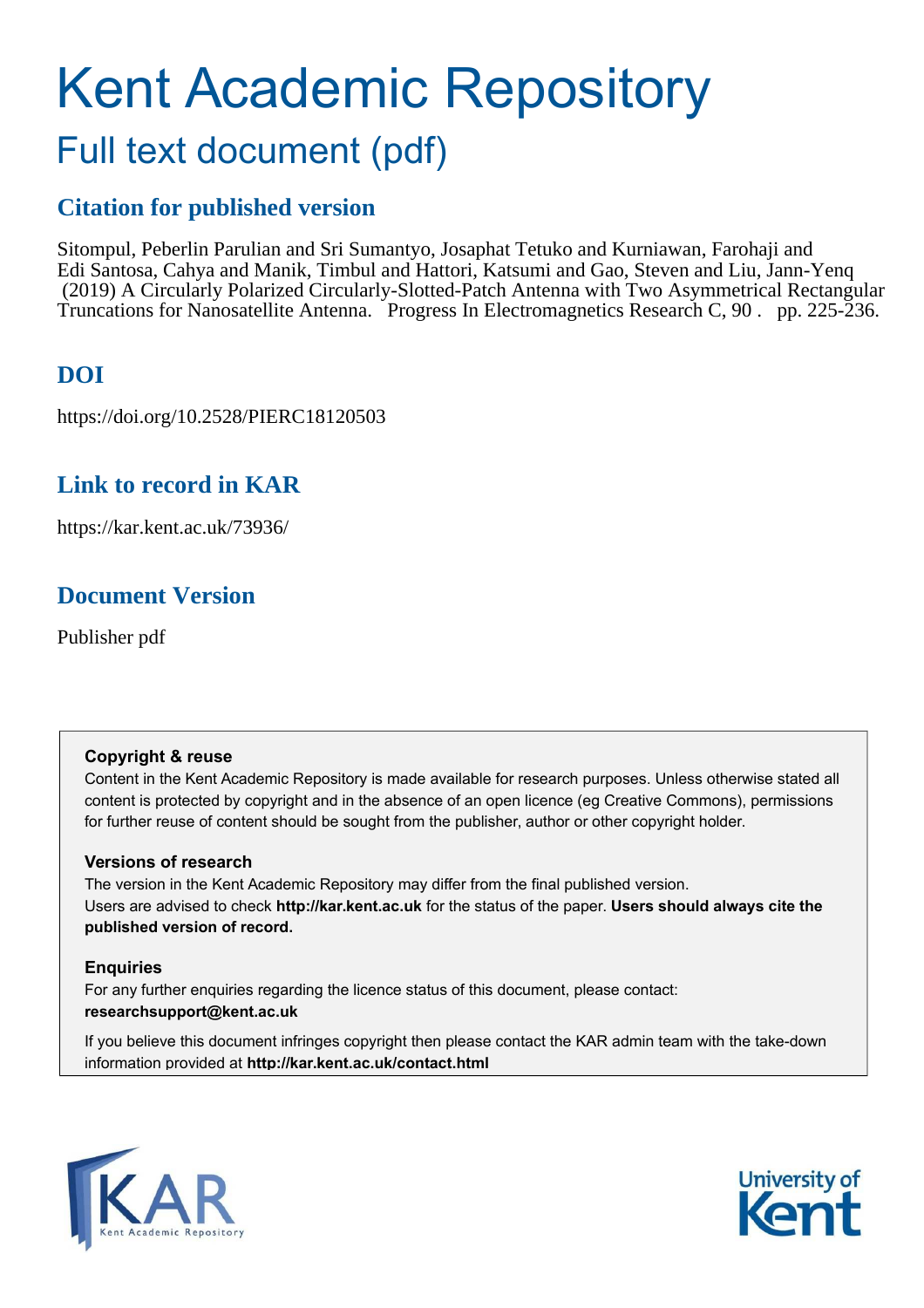## A Circularly Polarized Circularly-Slotted-Patch Antenna with Two Asymmetrical Rectangular Truncations for Nanosatellite Antenna

Peberlin P. Sitompul $^{1,\ 2,\ 3}$ , Josaphat T. Sri Sumantyo $^{1},$ Farohaji Kurniawan $^{1,\ \, \bar{3}},\ \rm{Cahya}\ E}$ di  $\rm{Santosa}^{1,\ 3},\ \rm{Timbul}\ \rm{Manik}^2,$ Katsumi Hattori<sup>4</sup>, Steven Gao<sup>5</sup>, and Jann-Yenq Liu<sup>6</sup>

Abstract—In this paper, a circularly polarized slot-patch antenna for nanosatellite is presented. The novel design of the circularly polarized wave conducted by two asymmetrical rectangular-truncation techniques implemented on a circularly-slotted-patch on the front side and a deformed-shifted-feedline on the back side of the substrate. The antenna is printed on substrates with the dielectric constant of 2.17 and thickness of 1.6 mm. The resonant frequency of the proposed antenna is set at 2.2 GHz with the minimum requirement of the axial ratio bandwidth (ARBW) of 300 MHz. The proposed antenna produces under 10 dB impedance bandwidth (IBW) 1.2765 GHz or equal to 58% (1.7235–3 GHz) with Left-Handed Circular Polarization (LHCP). The average antenna gain reaches 4.5 dBic at 2.2 GHz and the ARBW 327.5 MHz or about 14.88% (2.0275–2.355 GHz). This paper includes the description and presentation of the completed discussion.

#### 1. INTRODUCTION

The Josaphat Microwave Remote Sensing Laboratory (JMRSL), Center for Environmental Remote Sensing (CEReS), Chiba University has been conducting research and development related to GNSS-RO and Sensor onboard microsatellite for ionosphere monitoring since 2015 [1, 2]. The critical part of the satellite system is an antenna as a radio wave transmitter and receiver. The proposed satellite antenna for ionospheric research is such as [3] by using a quadrifilar helical antenna and [4] with crossed-dipole, but this antenna has unappropriated size for nanosatellite. Thus, an investigation of the characteristics antenna such as small size, light weight, and polarization is necessary. Circularly Polarized (CP) antennas are useful equipment for satellite because of their resilience to multi-path interferences, polarization mismatch, and Faraday rotation effect. Particularly for nanosatellite, the CP and wide beam antennas are very critical, because the angles of elevation and azimuth are uncertain. The CP microstrip antennas have been broadly developed for the satellite antenna by considering its compact size and light weight, which is a critical issue for nanosatellite. Some CP microstrip antennas were discussed in articles such as [5] with six-element stacked patch and [6–9] with equilateral triangularpatch. A circularly-polarized printed antenna is presented in [7, 10] with truncated and triangular-ring slot in the patch, respectively. A CP antenna is presented by using the zeroth-order resonance and modified Alford loop [11]. A CP antenna is presented in [12] with stair-shaped edge and L-shaped feed line.

Received 5 December 2018, Accepted 18 January 2019, Scheduled 5 March 2019

<sup>\*</sup> Corresponding author: Peberlin Parulian Sitompul (peberlin.sitompul@lapan.go.id, peberlin sitompul@chiba-u.jp).

<sup>&</sup>lt;sup>1</sup> Center for Environmental Remote Sensing, CEReS, Chiba University, Chiba, Japan. <sup>2</sup> Center for Space Science, National Institute of Aeronautics and Space, Bandung, Indonesia. <sup>3</sup> Center for Aeronautics Technology, National Institute of Aeronautics and Space, Bogor, Indonesia. <sup>4</sup> Department of Earth Sciences, Chiba University, Chiba, Japan. <sup>5</sup> School of Engineering and Digital Arts, University of Kent, Canterbury CT2 7NT, United Kingdom. <sup>6</sup> Center for Astronautical Physics and Engineering, National Central University, Taiwan.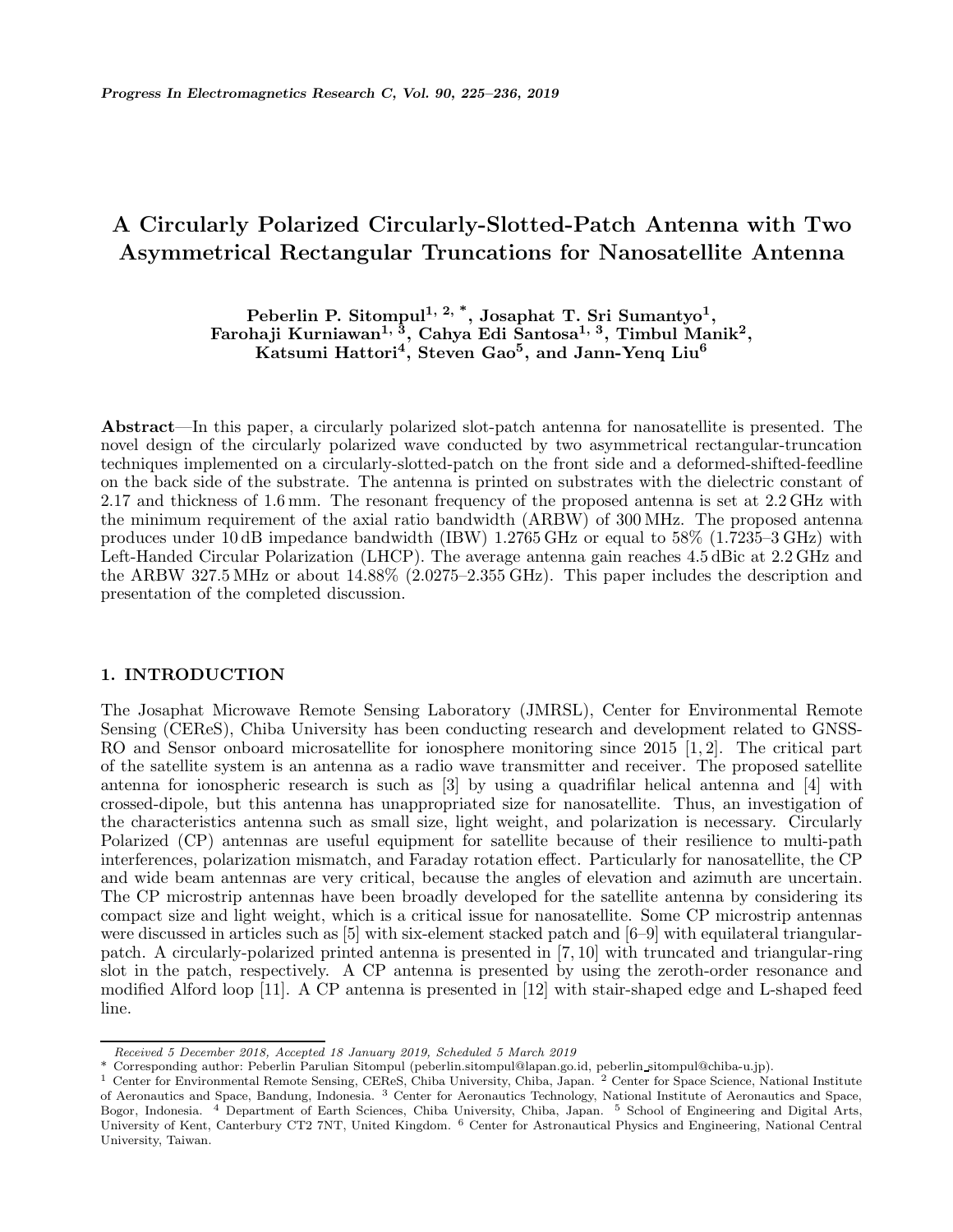In this paper, a novel design of a circularly polarized antenna with a combination of circular slot and asymmetrical truncation on the patch diagonal is presented. The proposed antenna is printed on a substrate with the thickness of 1.6 mm, dielectric constant of 2.17, and center frequency of 2.2 GHz. The measurement produces a good result with the impedance bandwidth of 1.2765 GHz equal to 58% (1.7235– 3 GHz), while the obtained axial ratio bandwidth is 327 MHz equal to 14.88% (2.0275–2.355 GHz), and the average gain of the antenna is up to 4.5 dBic in the center frequency 2.2 GHz. The minimum requirements of the antenna design are shown in Table 1.

|            | Parameter                            | Value              | Units |
|------------|--------------------------------------|--------------------|-------|
|            | Frequency $(f)$                      | $2.05 - 2.35$      | GHz   |
|            | Polarization                         | Circular           |       |
| Electrical | Axial Ratio $(AR)$                   | $\leq 3$           | dB    |
|            | Return Loss $(RL)$                   | $\leq -10$         | dB    |
|            | Gain(G)                              | >4                 | dBic  |
|            | Weight $(W)$                         | < 0.2              | kg    |
| Mechanical | Thickness $(t)$                      | < 10               | mm    |
|            | Width $\times$ Length $(W \times L)$ | $< 100 \times 100$ | mm    |

Table 1. The specification of the antenna.

#### 2. DETAILED DESIGN OF THE CIRCULARLY-SLOTTED-PATCH ANTENNA WITH TWO ASYMMETRICAL RECTANGULAR TRUNCATIONS

The antenna is printed on a single substrate, which consists of a ground set in the front side and a feedline set on the back side of the substrate. The proposed antenna is designed with a square patch, with size length  $L$  of 100 mm and width  $W$  of 100 mm. A circular slot is developed in the patch center with the radius  $r$  of 26.5 mm. Two asymmetrical rectangular truncations lie on the diagonal of the patch with  $W_s$  of 16 mm as the width of the truncation and  $L_{s1}$  of 48 mm and  $L_{s2}$  of 42 mm as the lengths of the truncation. The dimension of the feeding line is represented by  $W_{f1}$  of 4.5 mm,  $W_{f2}$  of 10 mm,  $L_{f1}$  of 40 mm, and  $L_{f2}$  of 8 mm. The detailed geometry of the antenna is shown in Figure 1.



Figure 1. Detailed design of the antenna with circularly-slotted shifted feedline and truncation on the diagonal patch.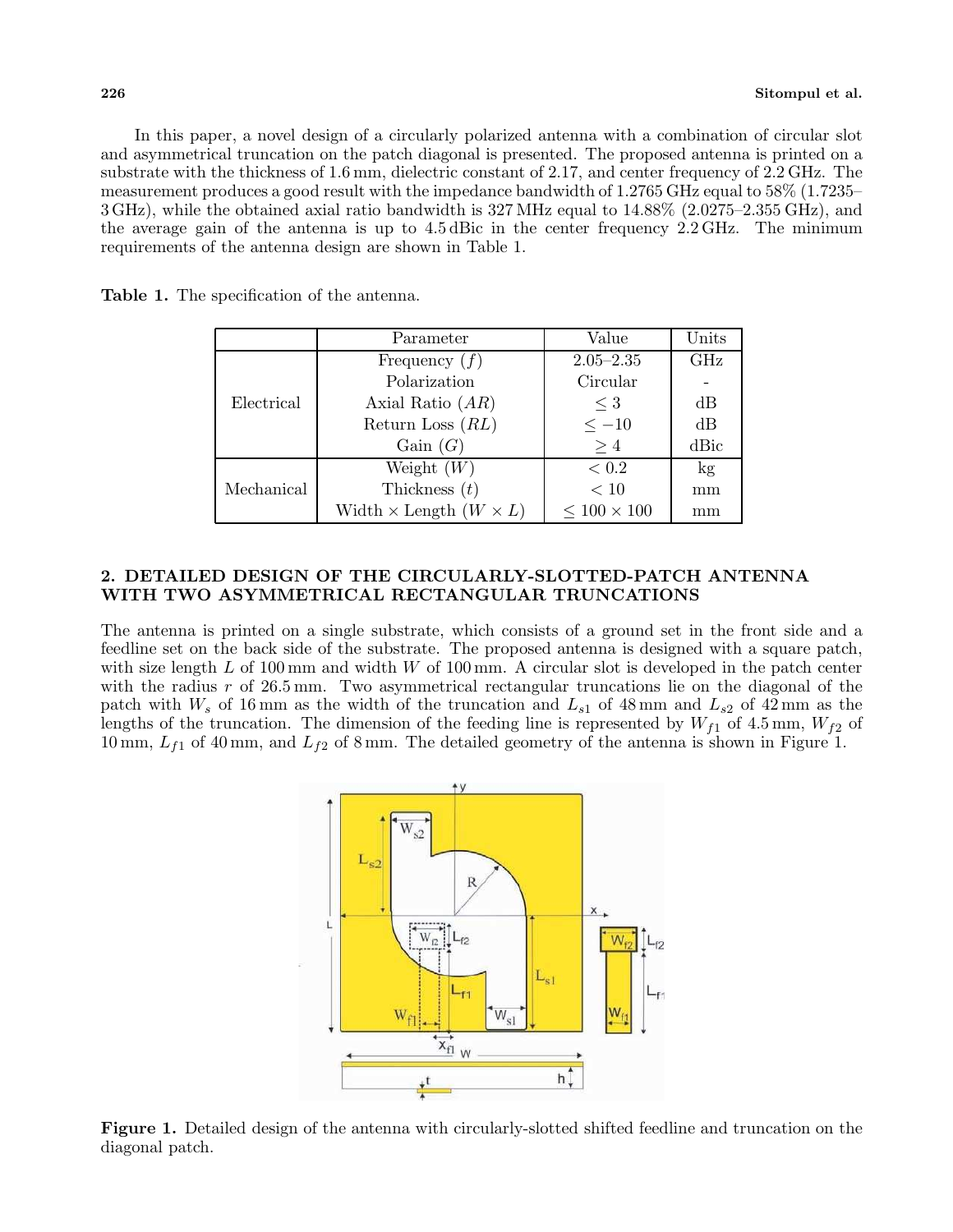#### Progress In Electromagnetics Research C, Vol. 90, 2019 227

The antenna is designed in 4 models. The conventional model consists of a square patch with a circular slot on patch center with radius R, feedline widths of  $W_{f1}$  and  $W_{f2}$ , and feedline lengths of  $L_{f1}$ and  $L_{f2}$ . Model 1 consists of a circular slot with the shifted feedline  $X_f$  on x-axis. Model 2 consists of a shifted feedline  $X_f$  and two equal-rectangular-truncations of  $L_{s1}$  and  $L_{s2}$  on the patch diagonal. Model 3 consists of a shifted feedline of  $X_f$ , a deformed feedline in which  $W_{f2}$  is wider than  $W_{f1}$  and two asymmetrical-rectangular-truncations of  $L_{s1}$  and  $L_{s2}$  on the patch diagonal. Truncation  $L_{s1}$  is longer than  $L_{s2}$  as shown in Figure 1.

Figure 2 shows steps of designing the proposed antenna as conventional model, model 1, and model 2. The detailed dimensions of the proposed antenna are shown in Table 2. The comparison of the simulation result of the conventional model, model 1, model 2, and model 3 is depicted in Figure 3 and summarized in Table 3.



Figure 2. Design of the antenna models. (a) Conventional model. (b) Model 1. (c) Model 2.

| Models                | L   | W       | $\boldsymbol{R}$ | $L_{s1}$ | $L_{s2}$ | $W_{f1}$ | $W_{f2}$ | $X_{f1}$                  |
|-----------------------|-----|---------|------------------|----------|----------|----------|----------|---------------------------|
|                       | mm  | mm)     | mm               | mm       | mm       | mm       | mm       | mm                        |
| Conventional<br>Model | 100 | $100\,$ | 26.5             | no slot  | no slot  | 3.8      | 3.8      |                           |
| Model 1               | 100 | $100\,$ | 26.5             | no slot  | no slot  | 3.8      | 3.8      | $-5$                      |
| Model 2               | 100 | $100\,$ | 26.5             | 45       | 45       | 4.5      | $10\,$   | $-5$                      |
| Model 3               | 100 | $100\,$ | 26.5             | 48       | 42       | 4.5      | $10\,$   | $\mathcal{L}-\mathcal{L}$ |

Table 2. Dimensions of antenna models.

Table 3. Simulation result of conventional model, model 1, model 2 and model 3.

| Models             | $f_cibw$    | <b>IBW</b>           | $f_c$ arbw | 3-dB ARBW               | Gain          |
|--------------------|-------------|----------------------|------------|-------------------------|---------------|
|                    | $\rm (GHz)$ | $(GHz)$ , $\%$       | (GHz)      | $(GHz)$ , %             | (dBic)        |
| Conventional Model | 2.20        | $1.99 - 2.65, 30.22$ | none       | none                    | $0.5 - 2.5$   |
| Model 1            | 2.25        | $2.06 - 2.97, 40.57$ | 2.23       | $1.97 - 2.5, 23.76$     | $0 - 2.46$    |
| Model 2            | 3.23        | $2.043 - 3.5, 47.58$ | 2.22       | $1.97 - 2.48$ , $22.97$ | $3.48 - 4.08$ |
| Model 3            | 2.1         | $1.76 - 3.17, 67.4$  | 2.23       | $2.02 - 2.43$ , 18.3    | 4.2           |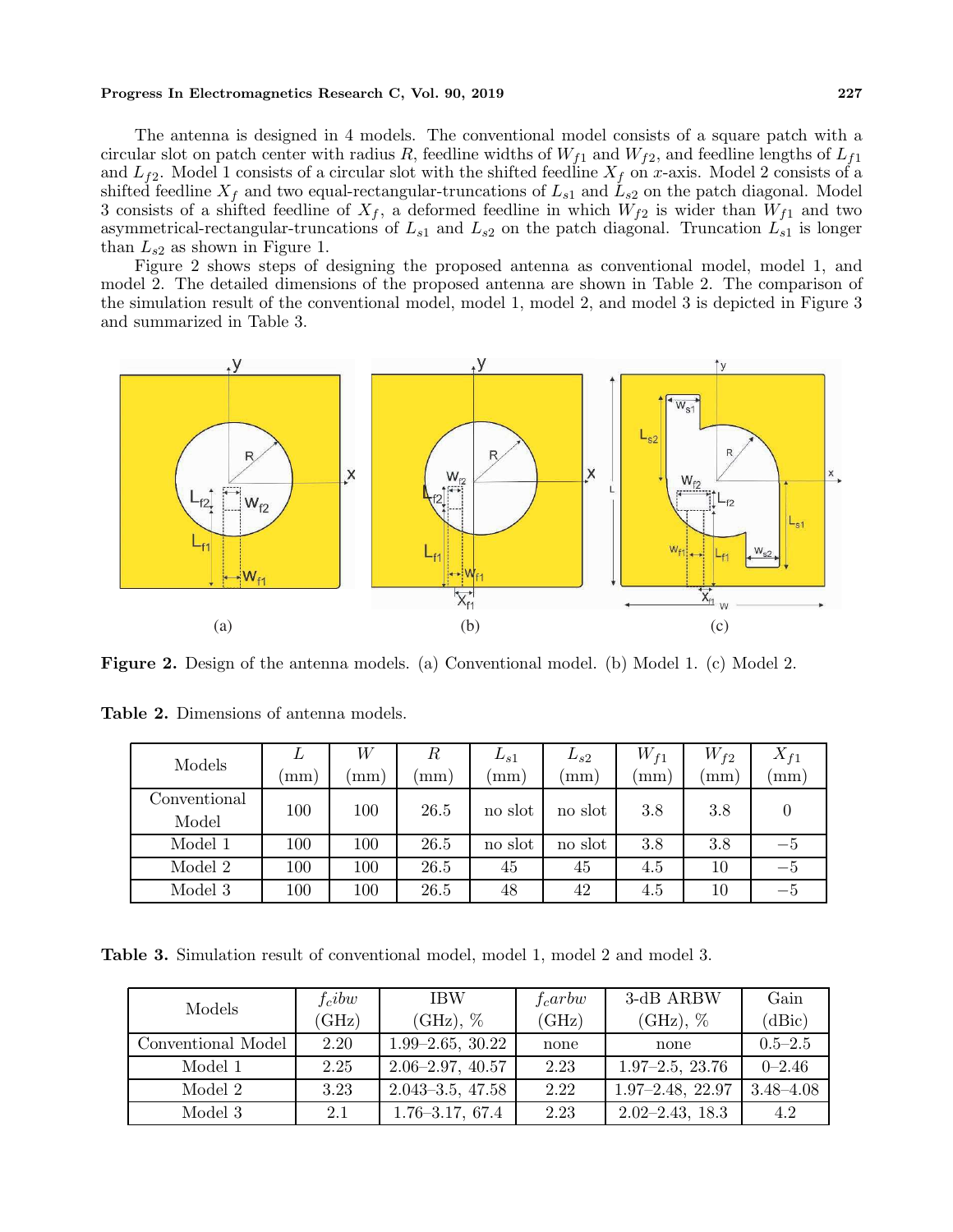

**Figure 3.** Performance comparison of (a) reflection coefficient  $(S_{11})$ , (b) axial ratio and (c) antenna gain of conventional model, model 1, model 2, model 3.

#### 2.1. Effect of the Shifted-Feedline and Two Rectangular-Truncations

The proposed antenna is a square patch circularly-slotted on patch center and two-rectangular truncations on the diagonal of the patch. The unique design of this antenna lies on the two-rectangular truncations on the grounded plane and a shifted and deformed feedline to generate CP waves and enhance the antenna gain. The antenna is designed with a single layer, where the front layer is set as a ground, and then the back layer is configured as the feedline. The antenna is etched on the substrate with dielectric constant of 2.17, thickness  $h$  of 1.6 mm, and loss of tangent of 0.0005.

Presently, many methods are applied to generate CP waves such as by equilateral triangular microstrip patch with  $[8, 9]$  the dual-feeding method and  $[10]$  the single feed  $[14]$  by inserting slits of different lengths at the edges of a square patch. The others for generating CP waves with a slot antenna presented by [15] using single feed cross slot, [16, 17] by a narrow slot or across slot with unequal slot lengths with single feed, [18] by single feed with a rectangular center slot, [19] by single feed with arc-shaped slot, [20] by slanted rectangular slot, and [21] by space-filling-based slot antenna.

In this design, the circular slot patch with two rectangular truncations and the shifted-deformed feedline are proposed to generate CP waves and to enhance the antenna gain. The variety of the feedline position  $X_f$  on the x-axis and the rectangular slot lengths  $L_{f1}$  and  $L_{f2}$  on the y-axis is presented in this section to complete the investigation. The simulation results of the shifted-feedline and the two equal-rectangular-truncations for the reflection coefficient  $S_{11}$ , axial ratio, and the antenna gain with fix truncation lengths of  $45 \text{ mm}$  are depicted on Figure 4. Figure  $4(a)$  shows the effect of the feedline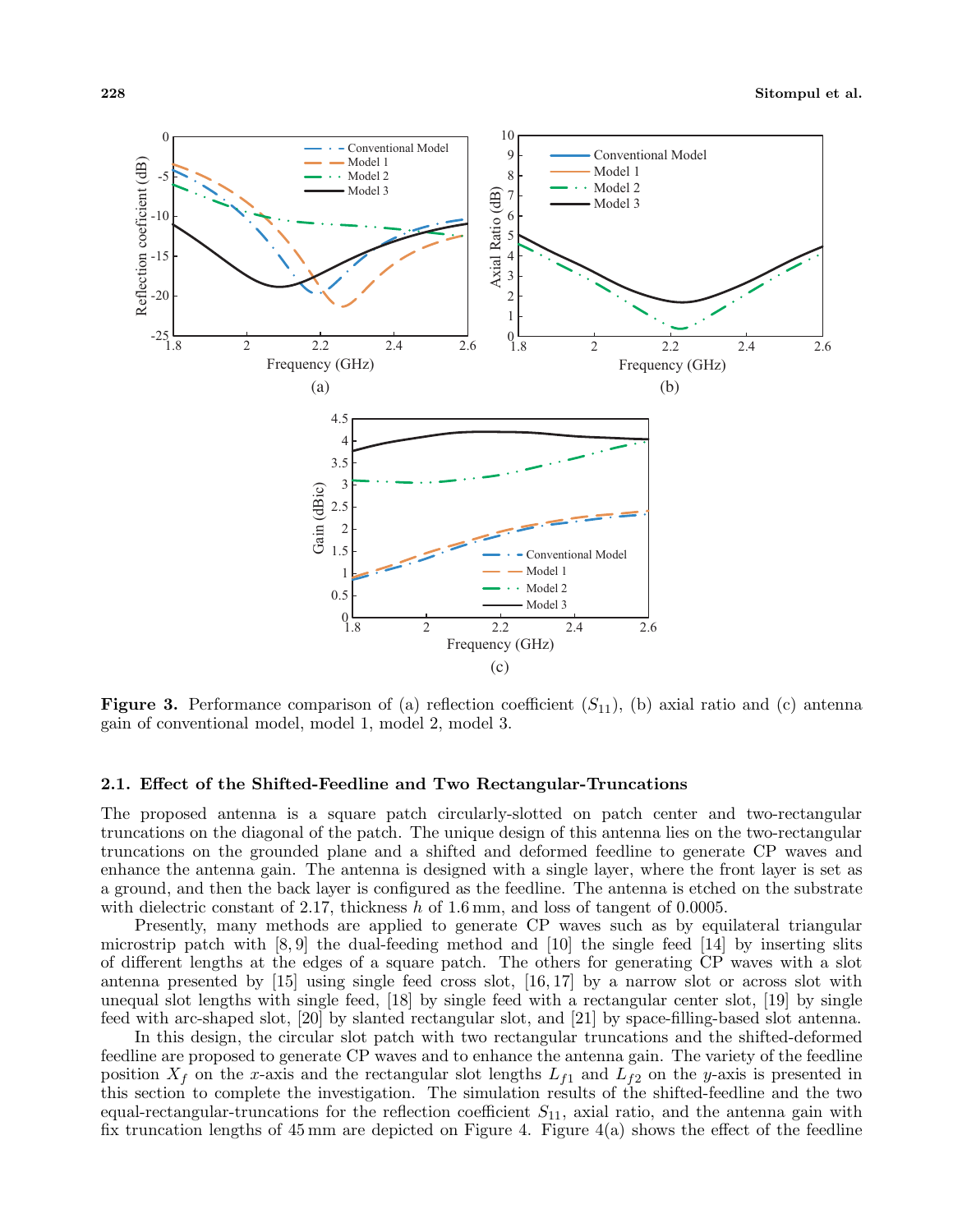

Figure 4. Variation of the shifted-feedline and the equal-rectangle-truncation to (a) the reflection coefficient,  $S_{11}$ , (b) the axial ratio, (c) the antenna gain.

shifting  $X_f$  of 0 mm,  $-5$  mm, and  $-14$  mm to the reflection coefficient  $S_{11}$ . The feedline is on  $X_f$  of 0 mm, and it can produce the reflection coefficient,  $S_{11} < -10$  dB of 1.79–2.06 GHz and 3.26–3.87 GHz. The center of frequency is 1.9 GHz and 3.57 GHz, with the deepest curve which is obtained at −11.5 dB and  $-12.66$ , respectively.

When the feedline shifts  $X_f$  to  $-5$  mm, it can produce the impedance bandwidth of reflection coefficient,  $S_{11} < -10$  dB of 2.06–3.57 GHz. The center of frequency is 3.2 GHz, with the deepest curve which is obtained at  $-20$  dB. When the feedline shifts  $X_f$  to  $-14$  mm, it cannot produce the reflection coefficient,  $S_{11} < -10$  dB. The simulation result shows that the possible feedline position is between 0 mm and  $-14$  mm. If the feedline is shifted less than 0 mm and more than  $-14$  mm of the x-axis, it cannot produce the reflection coefficient,  $S_{11} < -10$  dB. Figure 4(b) shows the effect of the feedline shifting  $X_f$  to 0 mm, −5 mm, and −14 mm on the axial ratio (AR). With the feedline on  $X_f$  of 0 mm, it can produce the axial ratio bandwidth  $AR < 3$  dB up to 22.2% of 2.02–2.52 GHz. The center of frequency is 2.25 GHz, with the deepest curve of 0.58 dB. When the feedline is shifted to left side of x-axis with  $X_f$  of  $-5$  mm, it can produce the axial ratio bandwidth  $AR < 3$  dB up to 22.3% of 1.98– 2.48 GHz. The center of frequency is 2.23 GHz, with the deepest curve of 0.38 dB. When the feedline is shifted to  $-14 \,\mathrm{mm}$ , it can produce the axial ratio bandwidth  $AR < 3 \,\mathrm{dB}$  up to 20.6% of 2.03–2.5 GHz.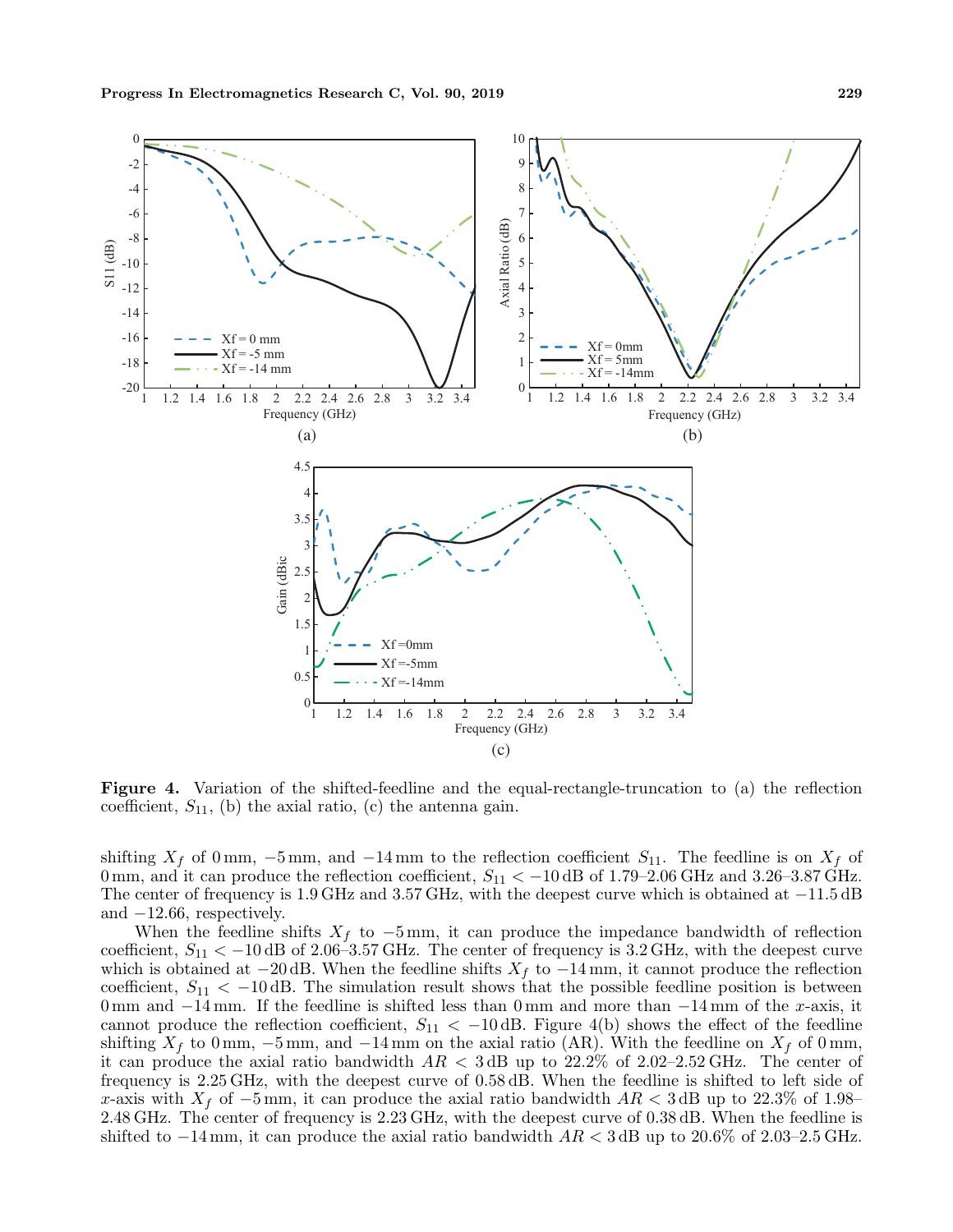The center of frequency is 2.28 GHz, with the deepest curve of 0.42 dB. The simulation result shows that feedline shifting has insignificant effects on the axial ratio. Figure 4(c) shows the effect of the feedline shifting  $X_f$  to 0 mm,  $-5$  mm, and  $-14$  mm on the antenna gain. When the feedline is on  $X_f$  of 0 mm, it can only reach 2.6 dBic at frequency of 2.2 GHz with a peak gain of 4 dBic at frequency 3 GHz. When the feedline is shifted to −5 mm, it can reach the antenna gain > 3 dBic at 1.42–3.5 GHz with the peak curve of 4.15 dBic at frequency 2.8 GHz. When the feedline is shifted to −14 mm, it reaches the antenna gain of 3.6 dBic at 2.2 GHz with peak gain of 3.88 dBic at 2.5 GHz. The simulation result shows that the shifted feedline has very significant correlation to the reflection coefficient  $S_{11}$  and antenna gain.

#### 2.2. Optimizing the Reflection Coefficient  $(S_{11})$  and the Gain by the Feedline Tuning

Methods to optimize the reflection coefficient are presented in [22] by using a skew metallic surface and in [23] by varying the slot length. In this design, the reflection coefficient  $S_{11}$  and gain optimization are implemented by two methods; firstly by shifting the feedline and by the two rectangular truncations; secondly by applying the deformed feedline. The design by shifted-feedline and the two-rectangulartruncations has already been explained in the previous section.

Figure 5 shows the feedline designs in different sizes. The design is created into three designs. Design 1 is square-shaped with width  $W_{f1}$  of 3.8 mm,  $W_{f2}$  of 3.8 mm, length  $L_{f1}$  of 40 mm, and  $L_{f2}$ of 8 mm. Then, design 2 is a square-shaped one with width  $W_{f1}$  of 5 mm,  $W_{f2}$  of 5 mm, length  $L_{f1}$  of 40 mm, and  $L_{f2}$  of 8 mm. Design 3 is obtained by changing the width  $W_{f1}$  narrower of 4.5 mm and  $W_{f2}$ wider of 10 mm. Focus of this section is to investigate the feasibility of the diversity on feedline sizes. In general, all the feedline models can produce peak gain up to 4 dBic. Figure 6 shows the effect of the feedline design on the reflection coefficient  $S_{11}$ , axial ratio, and antenna gain with fixed truncation lengths  $L_{s1}$  and  $L_{s2}$  of 45 mm, respectively.



**Figure 5.** The feedline design in different sizes. (a) Design 1, the feedline width  $W_{f1}$  and  $W_{f2}$  of 3.8 mm; Design 2,  $W_{f1}$  and  $W_{f2}$  of 5 mm. (b) Design 3  $W_{f1}$  of 4.5 mm and  $W_{f2}$  of 10 mm.

Figure 6(a) depicts the reflection coefficient  $S_{11}$  of design 1, design 2, and design 3. Design 1 has the impedance bandwidth of 2.067–3.576 GHz, with the deepest curve of −19.99 dB on center frequency  $(f_cibw)$  of 3.234 GHz. Design 2 has the impedance bandwidth of 2.556–3.576 GHz, with the deepest curve with  $S_{11}$  of  $-15 \text{ dB}$  at frequency 3.286 GHz. This design shifts the center frequency to a higher frequency of 3.286 GHz. Design 3 has impedance bandwidth  $S_{11}$  of 1.782–3.169 GHz, with the deepest curve with  $S_{11}$  of  $-18.8$  dB at the center frequency of 2.11 GHz. This last model has succeeded to shift the center frequency close to 2.2 GHz. Figure 6(b) show the axial ratios of the feedline design of design 1, design 2, and design 3. The feedline design has a slight effect on antenna axial ratio. With the feedline width  $W_{f1}$  of 3.5 mm, 5 mm and  $W_{f2}$  of 3.5 mm, 5 mm, as model 1 and model 2, respectively,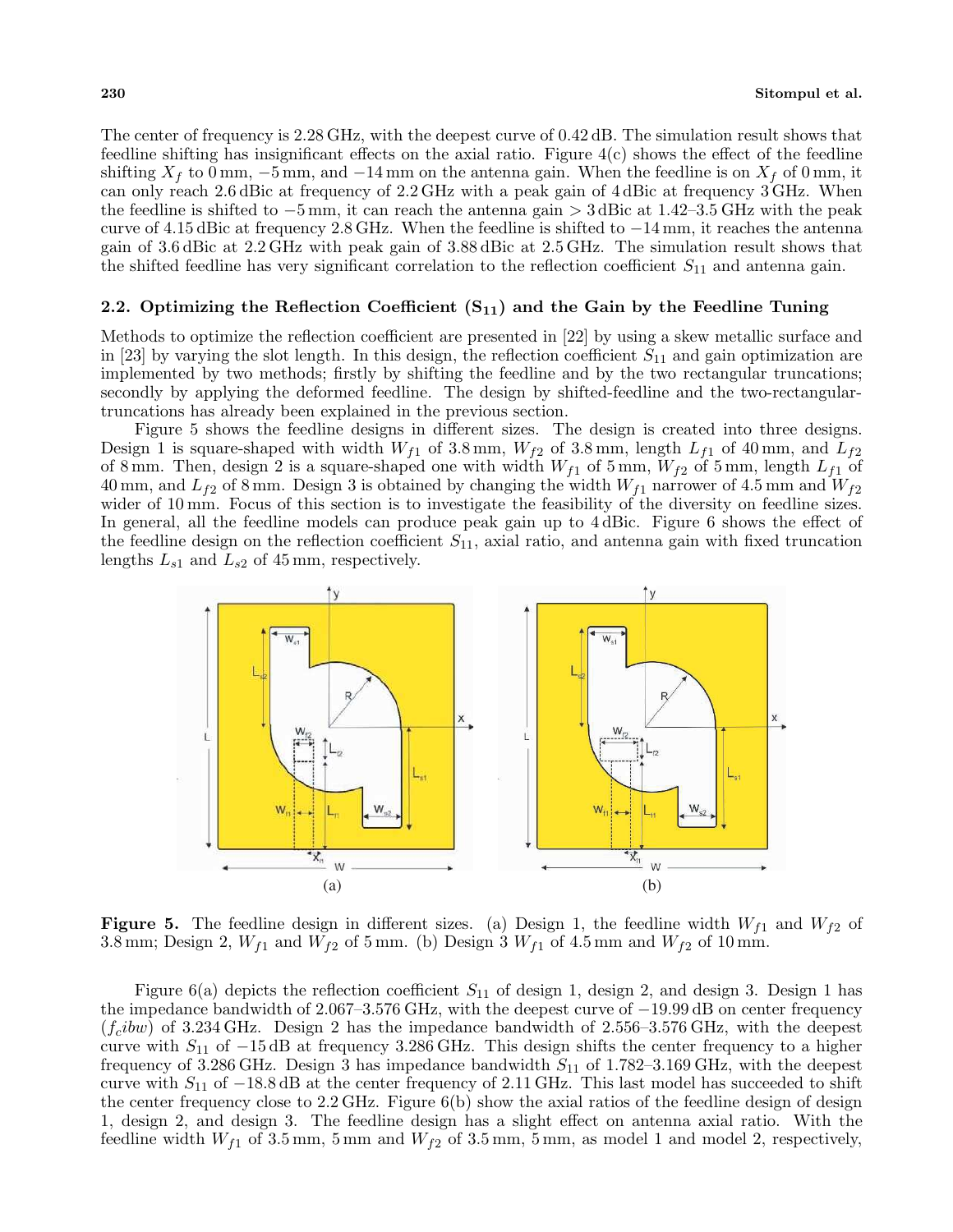

Figure 6. Effect of the feedline design; design 1, design 2 and design 3 related to (a) reflection coefficient,  $S_{11}$ , (b) axial ratio, (c) antenna gain.

Table 4. The antenna performance with the feedline form design.

|            | $f_cibw$ | Impedance Bandwidth     | $f_c$ arbw | 3-dB ARBW              | Peak Gain |
|------------|----------|-------------------------|------------|------------------------|-----------|
| Designs    | (GHz)    | $(GHz)$ , $\%$          | (GHz)      | $(GHz)$ , %            | (dBic)    |
| Design $1$ | 3.238    | 20623579, 46.84         | 2.25       | $1.980 - 2.487, 22.53$ | 4.08      |
| Design $2$ | 3.286    | $2556 - 3579$ , $31.13$ | 2.23       | $1.979 - 2.480, 22.46$ | 4.08      |
| Design $3$ | 2.11     | $1773 - 3.169, 66.1$    | 2.23       | $2.02 - 243, 18.38$    | 4.079     |

the antenna generates similar axial ratios of 1.9–2.4 GHz with the deepest curve of 0.36 dB on center frequency ( $f_c$ arbw) of 2.25 GHz. With the feedline width  $W_{f1}$  of 4 mm and  $W_{f2}$  of 10 mm, the antenna design generates a narrower axial ratio of  $2.02-2.43$  GHz with the deepest curve of 1.69 dB. Figure 6(c) shows the antenna gain. Variation of the feedline design has a small effect on antenna gain. The detailed result of the antenna optimized by the formed feedline is shown in Table 4.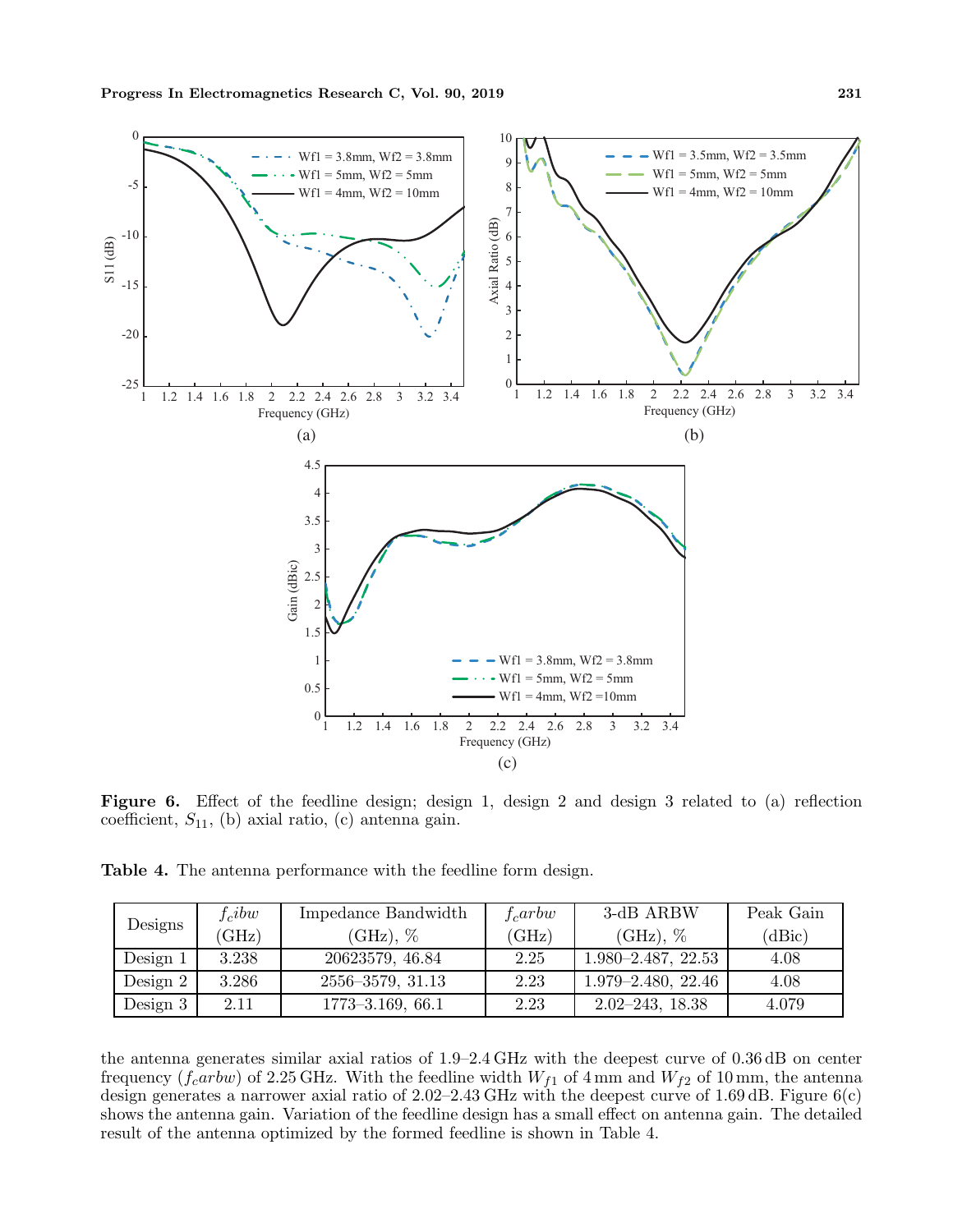

**Figure 7.** Effect of the rectangular length  $L_{s1}$  and  $L_{s2}$  related to radiation efficiency.

The simulated result shows that the center of impedance frequency is very sensitive to the feedline design variation. Among all designs, design 3 shows a similar frequency to the center frequency of 2.11 GHz. This design is called model 2. However, the weakness of this model is that antenna gains on 2.2 GHz reach up to 3.3 dBic. Modification of rectangular length of  $L_{s1}$  of 45 mm to be longer of 48 mm and  $L_{s2}$  of 45 mm to be shorter of 42 mm has succeeded to enhance the antenna gain from 3.3 dBic to be higher of 4.2 dBic. This model is called as model 3. The dimension and simulation result of conventional model, model 1, model 2, and model 3 are shown on Table 2 and Table 3.

Figure 7 shows the effect of the rectangular lengths  $L_{s1}$  and  $L_{s2}$  related to radiation efficiency. The radiation efficiency ( $\eta$ ) in 2–2.4 GHz is more than 95%. The  $\eta$  variations are similar with  $L_{s1}$  of 25 mm or 28 mm and  $L_{s2}$  of 25 mm or 28 mm, respectively, but with  $L_{s1}$  of 28 mm and  $L_{s2}$  of 25 mm,  $\eta$  is better in frequency of 2.4–3 GHz.

#### 3. FABRICATION AND MEASUREMENT RESULT

The fabrication and measurement must be conducted to verify the simulated result. In this case, circumspection is required to produce a precise antenna and a good measurement result. Figure 8



Figure 8. The fabricated antenna. (a) The ground on the front side. (b) The feedline on the back side.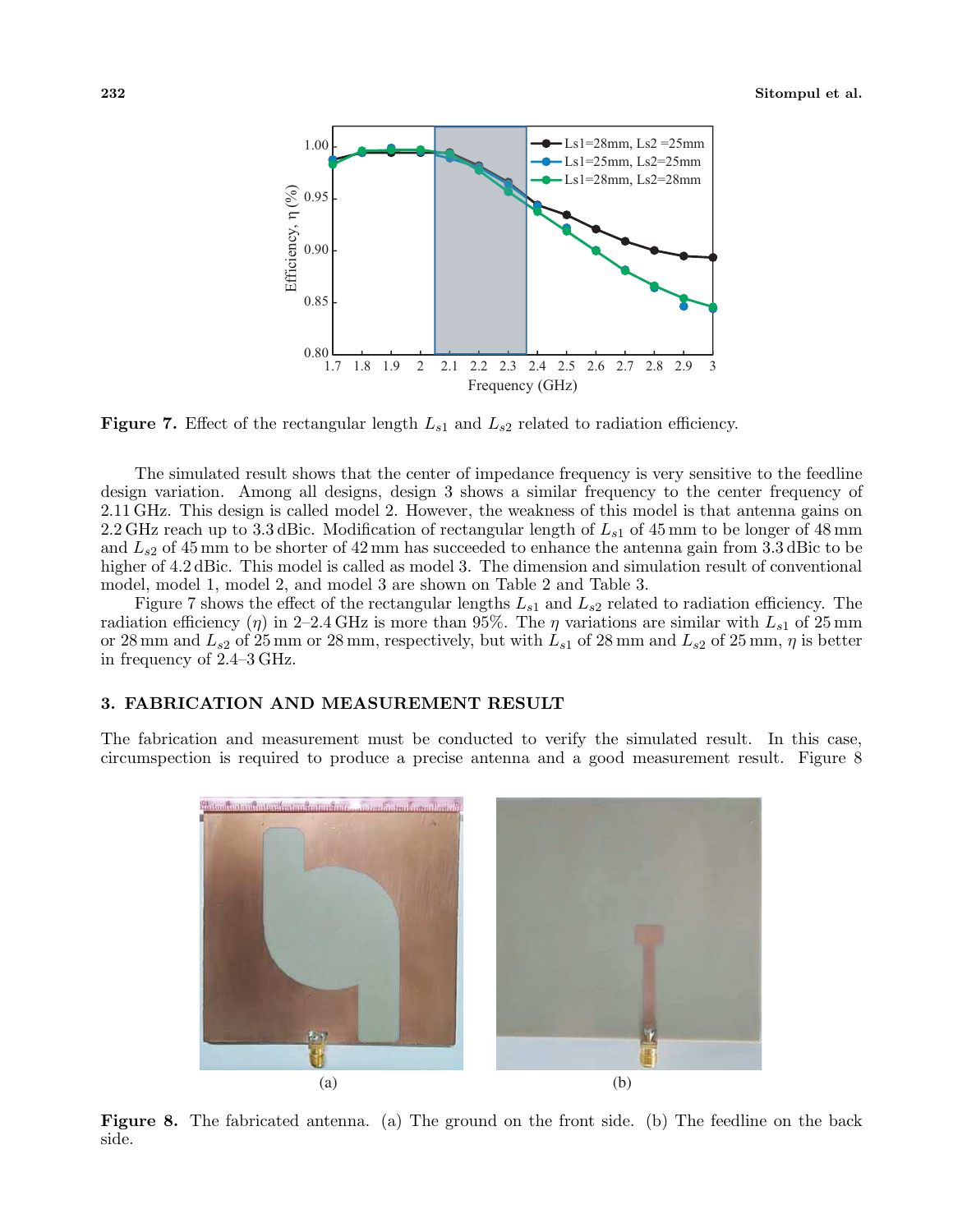

**Figure 9.** (a) Axial ratio. (b) Reflection coefficient,  $S_{11}$  and (c) antenna gain of the simulated result against the measured result.

shows the fabricated antenna that has a total dimension of  $100 \text{ mm} \times 100 \text{ mm} \times 1.6 \text{ mm}$ . Figure 9(a) depicts the comparison of the axial ratios of measured and simulated results. The results have a good agreement in which the measurement result can produce the ARBW of 327.5 MHz or equal to 14.88% (20275–2355 GHz), and the deepest point of the curve on 2.22 GHz is 2 dB. The simulated result can produce the ARBW of 410 MHz or equal to 22.62% (1.960–2.460 GHz), and the deepest point of the curve on 2.235 GHz is 1.747 dB. The simulated and measured results meet the suitability. The minimum requirement of the bandwidth of the reflection coefficient is under 10 dB at 400 MHz. As shown in Figure 9(b), the simulation and measurement can produce acceptable results compared to the minimum requirement. The measured impedance bandwidth is up to 1.2765 GHz or equal to 58%  $(1.7235 \text{ GHz} - 3 \text{ GHz})$ . At the center frequency 2.2 GHz, the result is up to  $-17.14 \text{ dB}$ , while the deep curve is at 2.04 GHz of −18.22 dB. The measured impedance bandwidth is better than the simulated one.

Figure  $9(c)$  highlights the simulated and measured gains. The minimum requirement of the designed antenna gain approximates 4 dBic. The results of simulation and measurement meet the minimum requirement. The simulation achieves a good result, which is about 4.18 dBic at 2.2 GHz. On the other hand, the measured result shows a higher average gain, about 4.5 dBic at 2.2 GHz. In the lower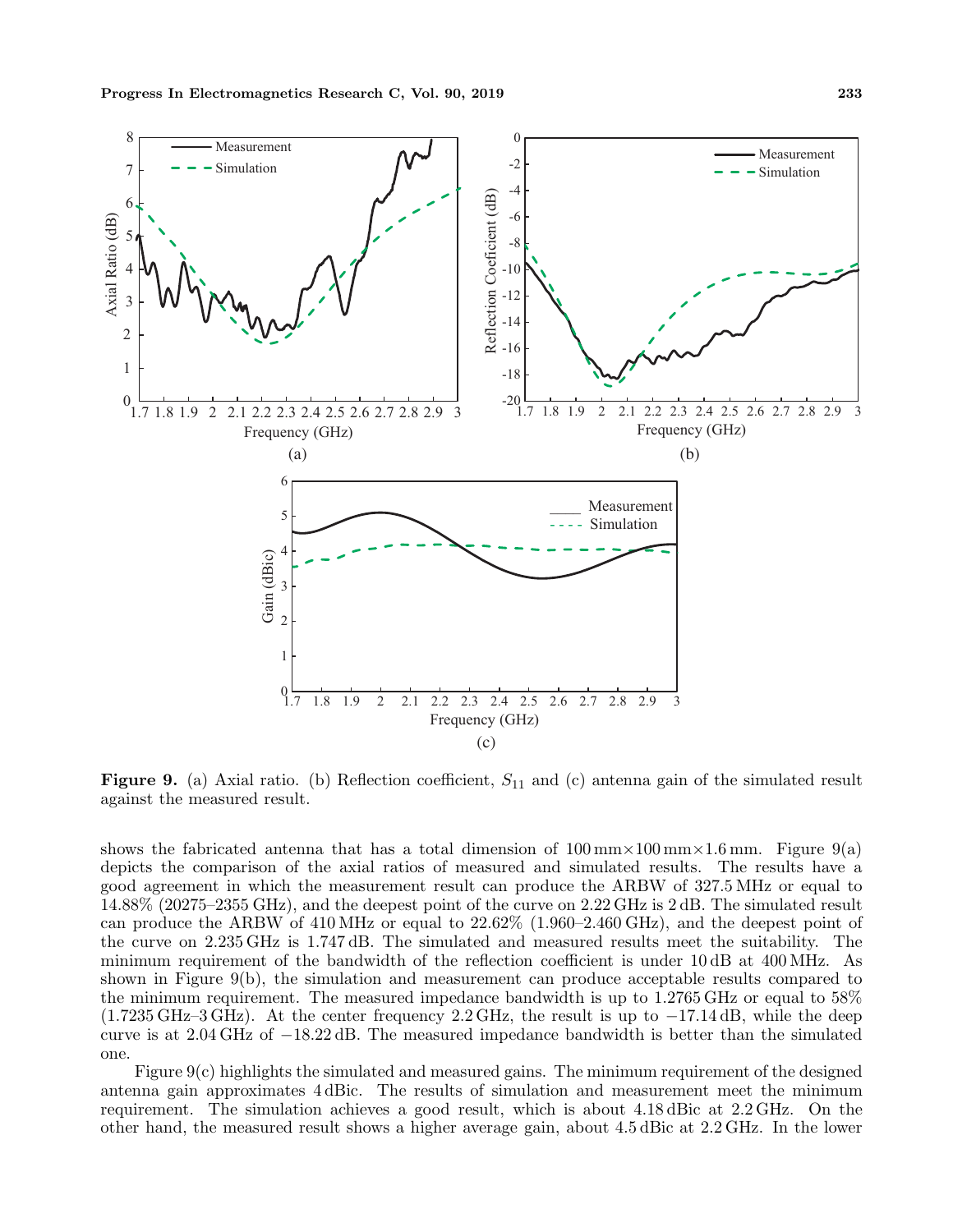frequency of 2.2 GHz, it yields 5.3 dBic, while in the higher frequency of 2.3 GHz, it is 3.8 dBic. There is a sinusoidal wave like curve on the antenna gain. In the frequency less than 2.2 GHz, it is shown that the measured result is higher than the simulated one, but at the frequency more than 2.2 GHz, it is shown that the measured result is lower than the simulated one.



Figure 10. The measured and simulated radiation pattern of the proposed antenna. (a) 2 GHz, (b) 2.2 GHz (c) 2.4 GHz.

|  |  |  | <b>Table 5.</b> Comparison of CP printed antenna performances in S-band. |  |  |
|--|--|--|--------------------------------------------------------------------------|--|--|
|--|--|--|--------------------------------------------------------------------------|--|--|

| Ref.                          |             | $3-dB$      | Impedance        | Gain     | Dimension $(mm)$                |
|-------------------------------|-------------|-------------|------------------|----------|---------------------------------|
|                               | $f_c$ (GHz) | ARBW $(\%)$ | Bandwidth $(\%)$ | (dB)     | Diameter $(d)$                  |
| [7]                           | 1.840       | 37          | 44               | 3 to 5.8 | $150\times170\times1.6$         |
| [8]                           | 1.27        | 0.58        | 19.5             | 6.4      | $146\times163\times3.2$         |
| $\left\lceil 11 \right\rceil$ | 2.4         | 54          | 6                | 1.5      | $(d \times h)$ 48 $\times$ 9    |
| [12]                          | 2.45        | 25.8        | 42               | 3.8      | $52 \times 52 \times 1$         |
| $[13]$                        | 1.227/1.575 | 13/10.15    | 3.1/3.2          | 8/7.5    | $150 \times 78 \times 25$       |
| $\left[15\right]$             | 2.25        | 13.7        | 101              | 5.6      | $170 \times 170 \times 1.6$     |
| [20]                          | 2.4         | 8.9         | $1.7\,$          | 6.49     | $> 100 \times > 100 \times 1.6$ |
| Proposed                      | 2.2         | 14.88       | 58               | 4.5      | $100 \times 100 \times 1.6$     |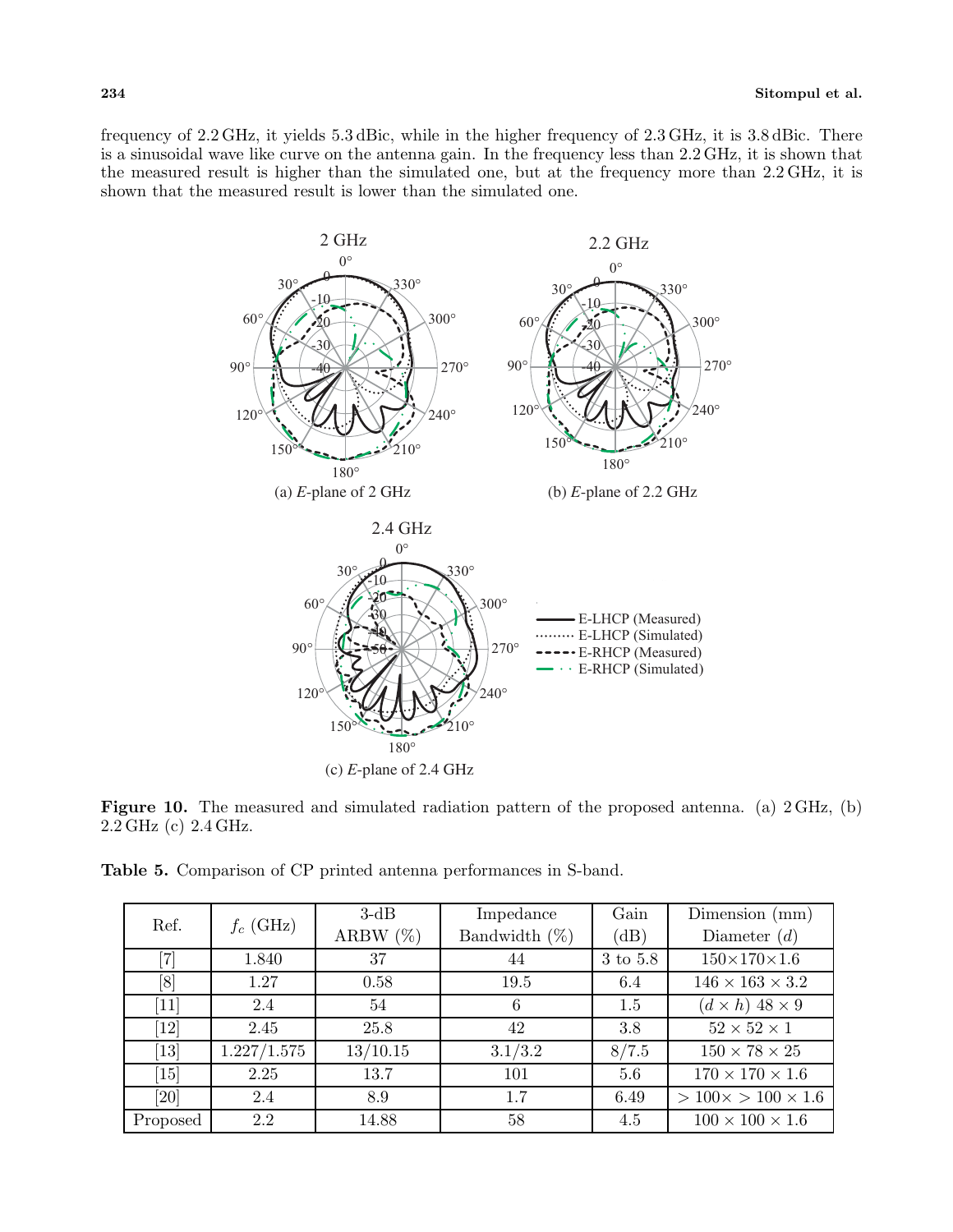#### Progress In Electromagnetics Research C, Vol. 90, 2019 235

Figure 10 shows the LHCP on 0-degree and the RHCP on 180-degree radiation pattern at three discrete frequencies of 2 GHz, 2.2 GHz, and 2.4 GHz. The measured and simulated results show a similar pattern at the lower frequency of 2 GHz, the center frequency of 2.2 GHz, and higher frequency of 2.4 GHz. Dimension and performances in S-band of the measured antenna are compared with those of some related CP printed antennas listed in the literature as shown in Table 5.

#### 4. CONCLUSION

The shifted-deformed feedline and two asymmetrical rectangular truncations have managed to enhance the performance of the proposed antenna. It produces a good impedance bandwidth, axial ratio bandwidth, and antenna gain. The deformed feedline has achieved the performance of the impedance bandwidth and has shifted the center frequency close to 2.2 GHz. Evidently, two asymmetrical rectangular truncations with  $L_{S1}$  of 48 mm and  $L_{S2}$  of 42 mm can enhance the measured impedance bandwidth of 1.276 GHz or equal to 58% (1.723–3 GHz) and 3-dB ARBW which obtains 14.88% (2.027– 2.35 GHz) and the measured antenna gain up to 4.5 dBic at 2.2 GHz. This novel antenna design has a good performance.

#### ACKNOWLEDGMENT

This research is supported in parts by the Chiba University Strategic Priority Research Promotion Program FY2016-FY2018; Indonesian National Institute of Aeronautics and Space (LAPAN); and Ministry of Research, Technology and Higher Education (RISET-PRO).

#### REFERENCES

- 1. Sri Sumantyo, J. T. and N. Imura, "Development of GNSS-RO and EDTP sensors onboard microsatellite for Ionosphere monitoring," IGARSS, 2015.
- 2. Sri Sumantyo, J. T., "Development of microsatellites for atmospheric and land deformation observation," Asia Oceania Geoscience Symposium (AOGS), 219, July 28, 2014.
- 3. Pansomboon, R., C. Phongcharoenpanich, and R. Phudpong, "Design of a dual-band quadrifilar helical antenna for radio beacon receiver," ISPACS, 2011.
- 4. Bernhardt, P. A. and C. L. Siefring, "New satellite-based systems for ionospheric tomography and scintillation region imaging," Radio Science, Vol. 41, RS5S23, 2006, doi:10.1029/ 2005RS003360.
- 5. Sri Sumantyo, J. T., K. Ito, D. Delaune, H. Yoshimura, and T. Tanaka, "Simple satellite-tracking dual-band triangular-patch array antenna for ETS-VIII applications," APS Conference, 2004.
- 6. Sri Sumantyo, J. T., K. Ito, and M. Takahashi, "Dual-band circularly polarized equilateral triangular-patch array antenna for mobile satellite communications," IEEE Transactions on Antennas and Propagation, Vol. 53, No. 11, 3477–3485, November 2005.
- 7. Awaludin, A., J. T. Sri Sumantyo, C. E. Santosa, and M. Z. Baharuddin, "Axial ratio enhancement of equilateral triangular-ring slot antenna using coupled diagonal line slots," Progress In Electromagnetics Research C, Vol. 70, 99–109, 2016.
- 8. Baharuddin, M., V. Wissan, J. T. Sri Sumantyo, and H. Kuze, "Equilateral triangular microstrip antenna for circularly-polarized synthetic aperture radar," Progress In Electromagnetics Research C, Vol. 8, 107–120, 2009.
- 9. Suzuki, Y., N. Miyano, and T. Chiba, "Circularly polarised radiation from singly fed equilateraltriangular microstrip antenna," Microwaves, Antennas and Propagation, IEEE Proceedings, Vol. 134, No. 2, 194–198, April 1987.
- 10. Karimabadi, S. S., Y. Mohsenzadeh, A. R. Attari, and S. M. Moghadasi, "Bandwidth enhancement of single-feed circularly polarized equilateral triangular microstrip antenna," PIERS Proceedings, 147–150, Hangzou, China, March 24–28, 2008.